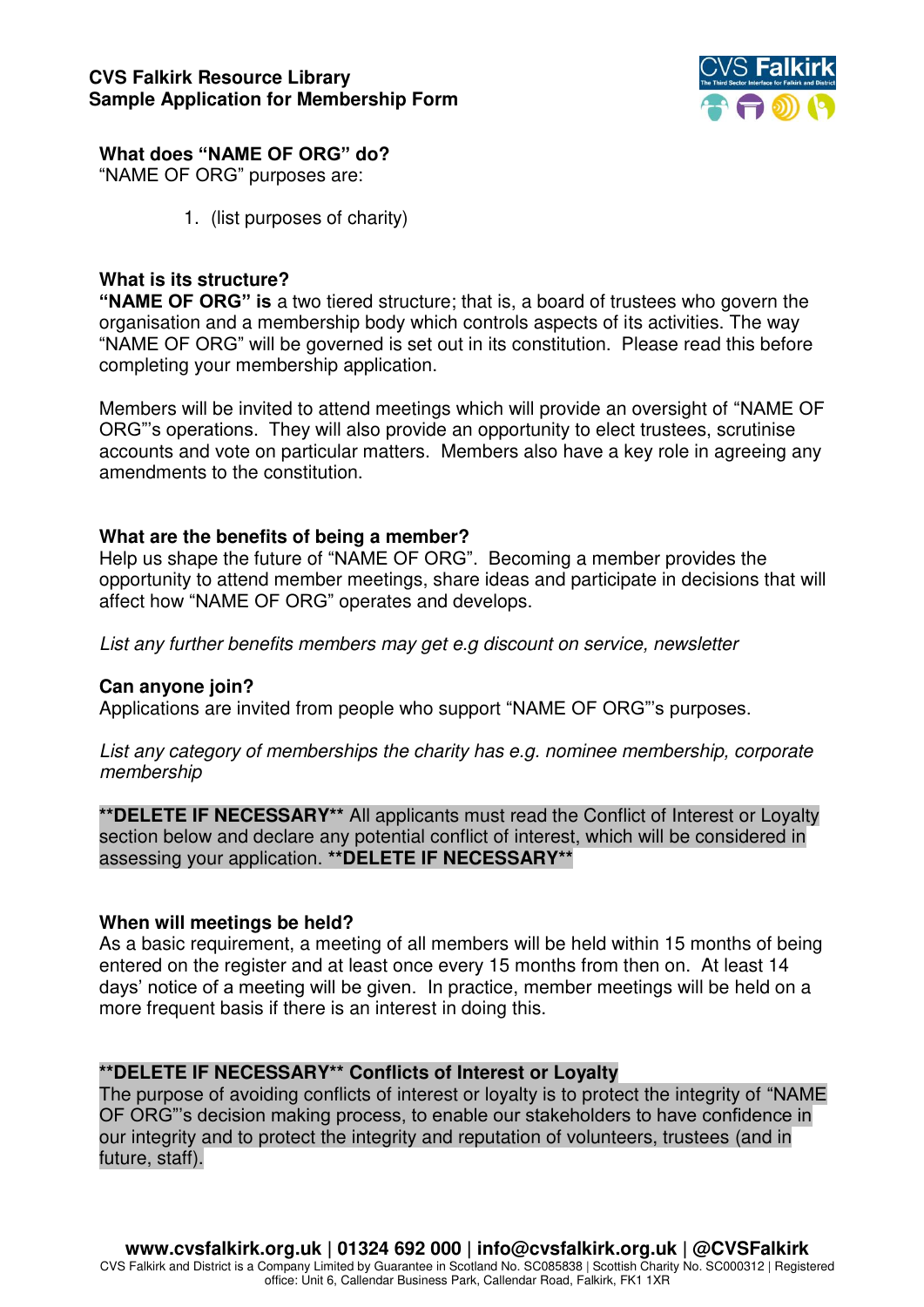### **CVS Falkirk Resource Library Sample Application for Membership Form**



Examples of conflicts of interest could include:

- 1. A member who is also on the committee of another organisation that is competing for the same funding or assets
- 2. A member who has shares in a business that may be awarded a contract to do work or provide services for "NAME OF ORG"
- 3. A trustee who is related to a member of staff and there is a decision to be taken on staff pay or conditions.

In applying for membership, you agree to disclose any interests, such as relationships, memberships and posts held, that could potentially result in a conflict of interest or loyalty. The potential for conflicts of interest or loyalty to undermine the interests of "NAME OF ORG" will be considered in your application. Assuming membership is granted, this written disclosure will be kept on file and will be updated as appropriate. **\*\*DELETE IF NECESSARY\*\*** 

To apply for membership of "NAME OF ORG", please complete the following and return the this section to: Secretary, "NAME OF ORG"…….

Name

Address

Telephone Number

Email address

I wish to apply for membership as (tick one)

Individual

 Nominee (please provide name of group or organisation you represent) Corporate (please provide name of the organisation and charity and/or company number, if applicable)

| **DELETE IF NECESSARY** Please detail any potential conflicts of interest |              |                                                               |
|---------------------------------------------------------------------------|--------------|---------------------------------------------------------------|
| Relationship/<br>Membership/<br>Role                                      | Organisation | Potential conflict of interest or<br>loyalty that could occur |
|                                                                           |              |                                                               |
|                                                                           |              |                                                               |
|                                                                           |              |                                                               |
|                                                                           |              |                                                               |
|                                                                           |              |                                                               |

CVS Falkirk and District is a Company Limited by Guarantee in Scotland No. SC085838 | Scottish Charity No. SC000312 | Registered office: Unit 6, Callendar Business Park, Callendar Road, Falkirk, FK1 1XR